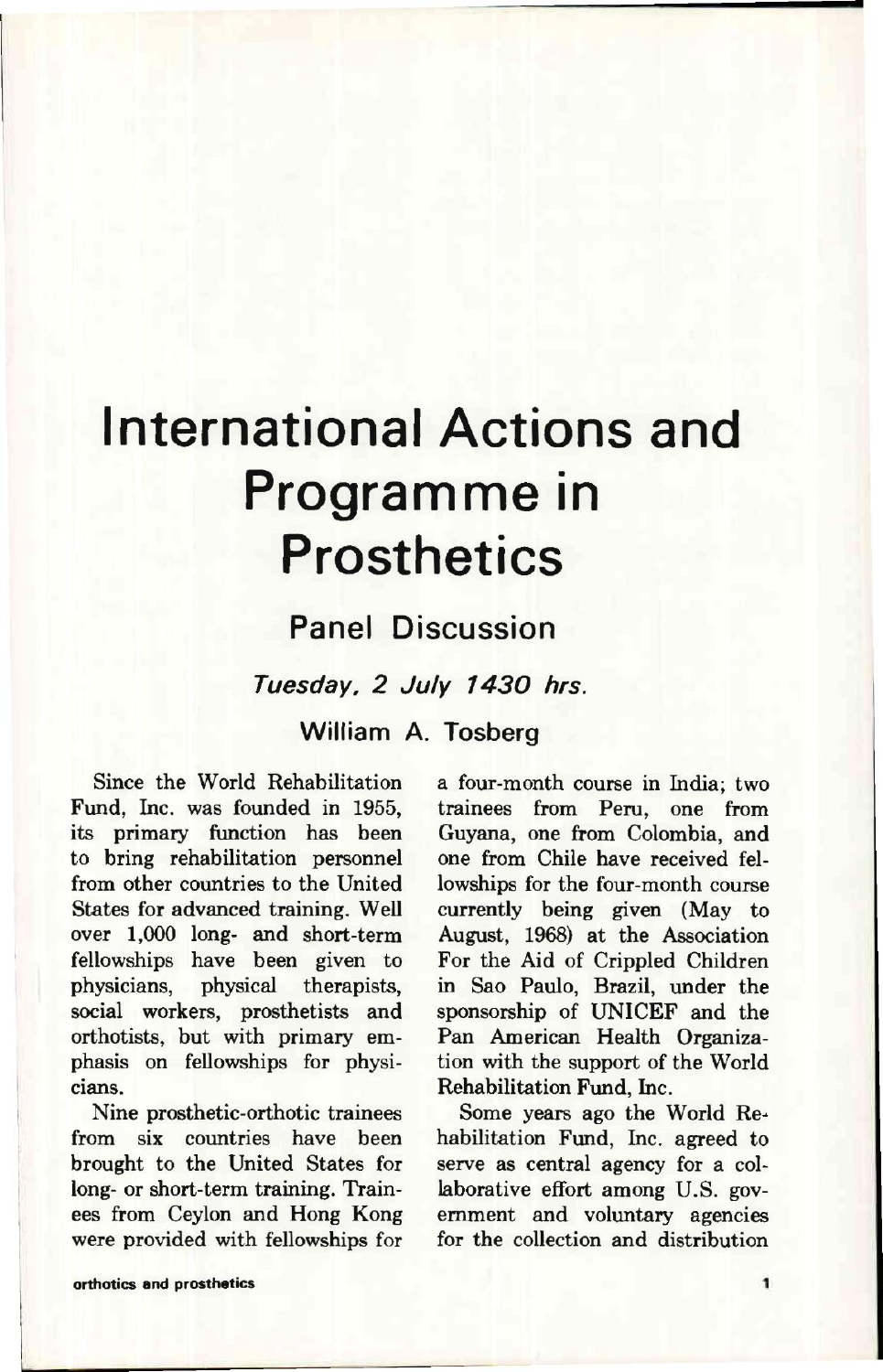of used but serviceable prosthetic and orthotic devices to countries where such supplies were not available. Since the inception of the program over 125,000 such devices have been sent to 27 different nations.

The World Rehabilitation Fund, Inc. also has a policy whereby it will pay the tuition fee only for any persons from outside the United States, in any of the rehabilitation disciplines, who wish to take one of the short courses at the Prosthetic and Orthotic School, Postgraduate Medical School, New York University.

Under this program, fellowships have been given to 165 physicians, 58 physical and occupational therapists, and 22 prosthe-<br>tists and orthotists, from 56 tists and countries.

The most significant undertaking of the World Rehabilitation Fund, Inc. in prosthetics and orthotics has been the sponsorship, either independently but more frequently in conjunction with other agencies, both governmental and nongovernmental, of a series of short courses and consultations by Mr. Juan Monros. The cooperating and co-sponsoring agencies have included the United Nations, the Pan American Health Organization, UNICEF, the World Veterans Federation, the International Society for Rehabilitation of the Disabled, the American Leprosy Missions Inc., the U.S. Social and Rehabilitation Service, the U.S. Agency for International Development, and a number of national, government and voluntary agencies.

This program began in 1961 when Juan Monros, a Spanish national, completed four years of training in prosthetics and orthotics at the Institute of Rehabilitation Medicine, New York University Medical Center, New York City: The Institute for the Crippled and Disabled, New York City; and the Veterans Administration Prosthetic Center, New York City.

Under this program, a total of 168 trainees have participated in eleven such courses. Five of the courses were held in Brazil, two in 1962 and one each in 1965, 1966 and 1968; one in Peru in 1961; two in India, in 1963 and 1967; one in Ethiopia in 1964; one in Haiti in 1960; and one in Vietnam in 1965.

To the best of our knowledge, outside of the group trained in Vietnam, all but four of the persons who received the training are employed in prosthetics and orthotics, and we anticipate that two of the four will be employed in the near future. In Vietnam, a number of trainees have been drafted, but some have subsequently been reassigned to prosthetics and orthotics.

The World Rehabilitation Fund, Inc. provides the following publications for trainees enrolled in these courses:

- "Diagonal Type Socket for Hip Disarticulation Amputations"
- "A Hemipelvectomy Prosthesis"
- "A Flexible Casting Brim Technique for Above-Knee Total Contact Socket"
- "Patellar Tendon Bearing Below-Knee Prosthesis"

"Stump Edema"

March 1969